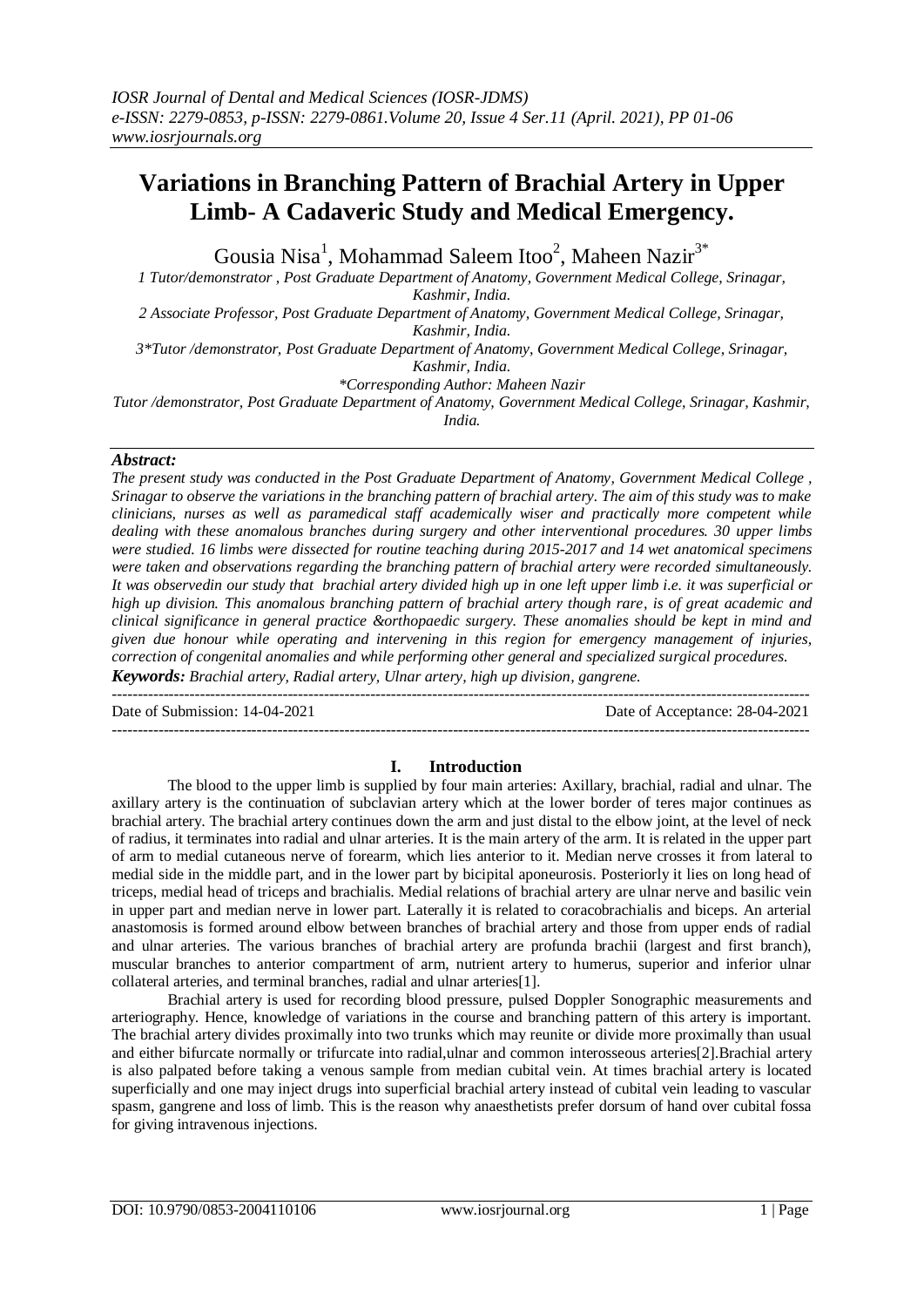### **II. Aims and Objectives**

To find out the incidence of variations in branching pattern of brachial artery and compare it with earlier studies.

#### **III. Materials and Methods**

The present study was carried out in the Post Graduate Department of Anatomy, Government Medical College Srinagar, Kashmir, India. 30 upper limbs were taken for this study. They were dissected strictly following instructions given in the Cunningham's manual of practical Anatomy [3]. The origin, course, relations of brachial artery and its mode of termination in the cubital fossa was studied macroscopically. Special attention was given to the level of division of brachial artery into its terminal branches radial and ulnar arteries.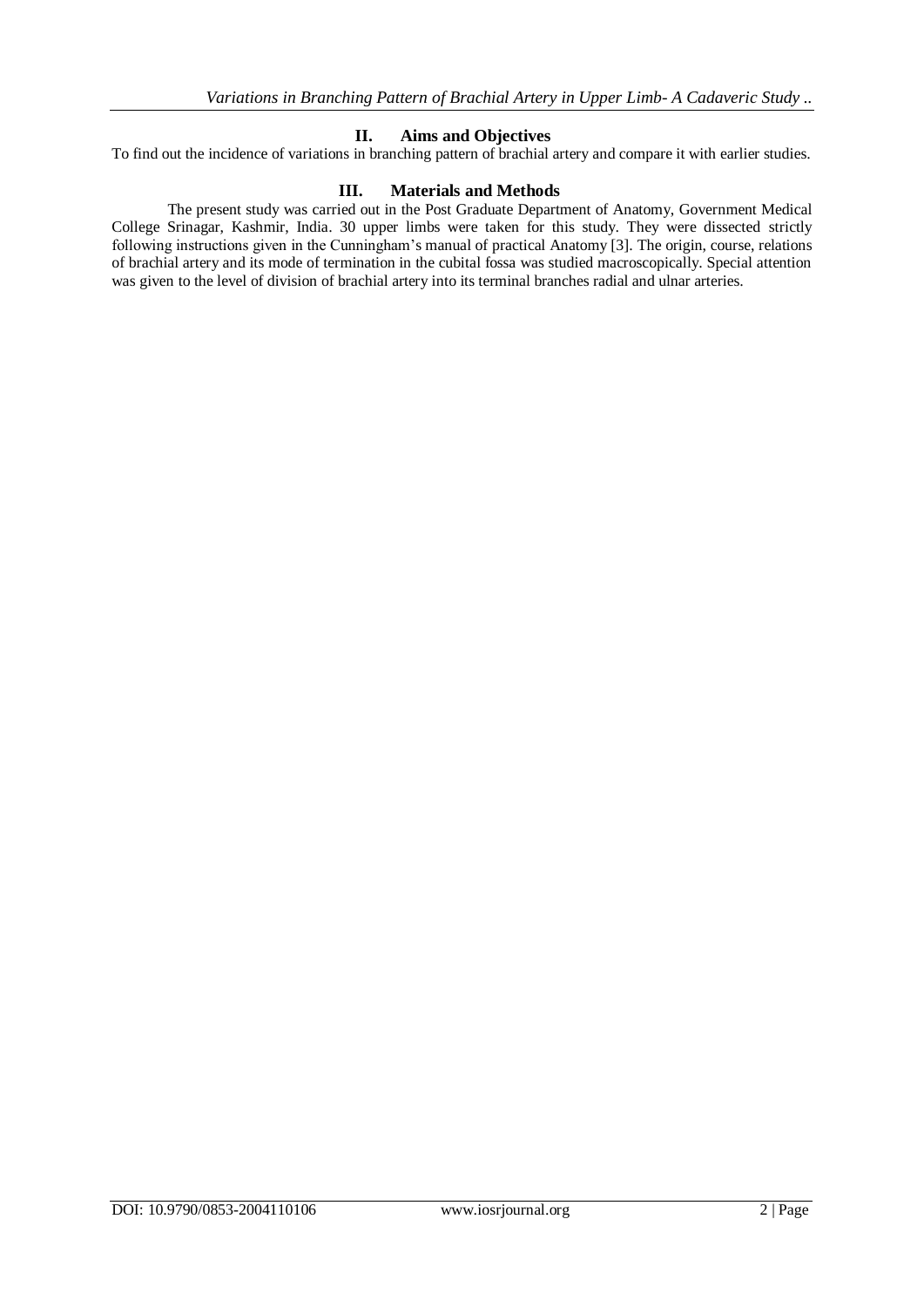

**Fig:1**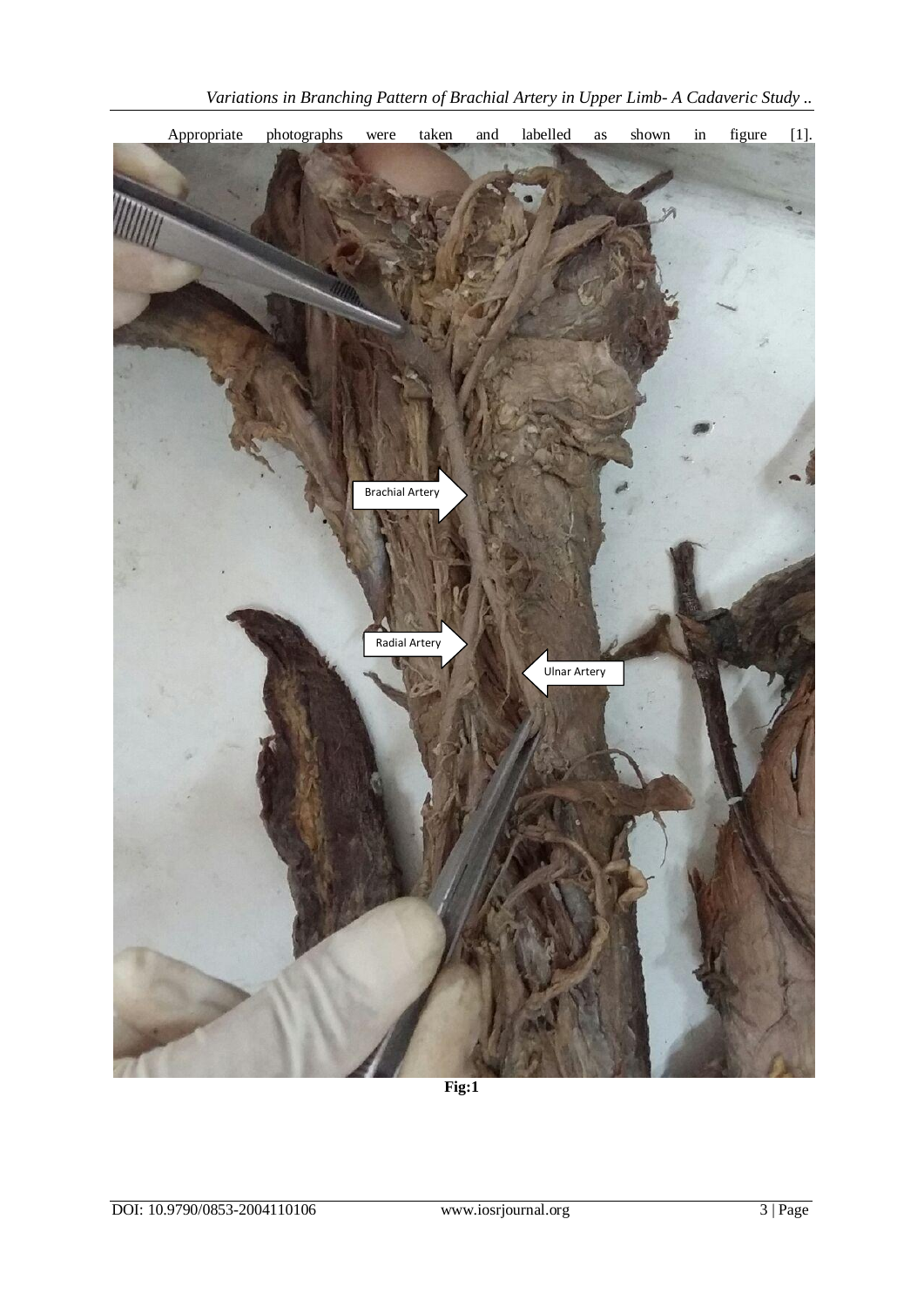

**Fig:2**

## **IV. Results**

Out of 30 upper limbs taken for the study, high up brachial artery was found in one left upper limb specimen which was dividing into radial and ulnar arteries after a short course in the upper third of left arm, at the level of insertion of coracobrachialis. Radial and ulnar arteries were both of same calibre. Further distribution of these two arteries was normal. No other variation was found. In our study we did not find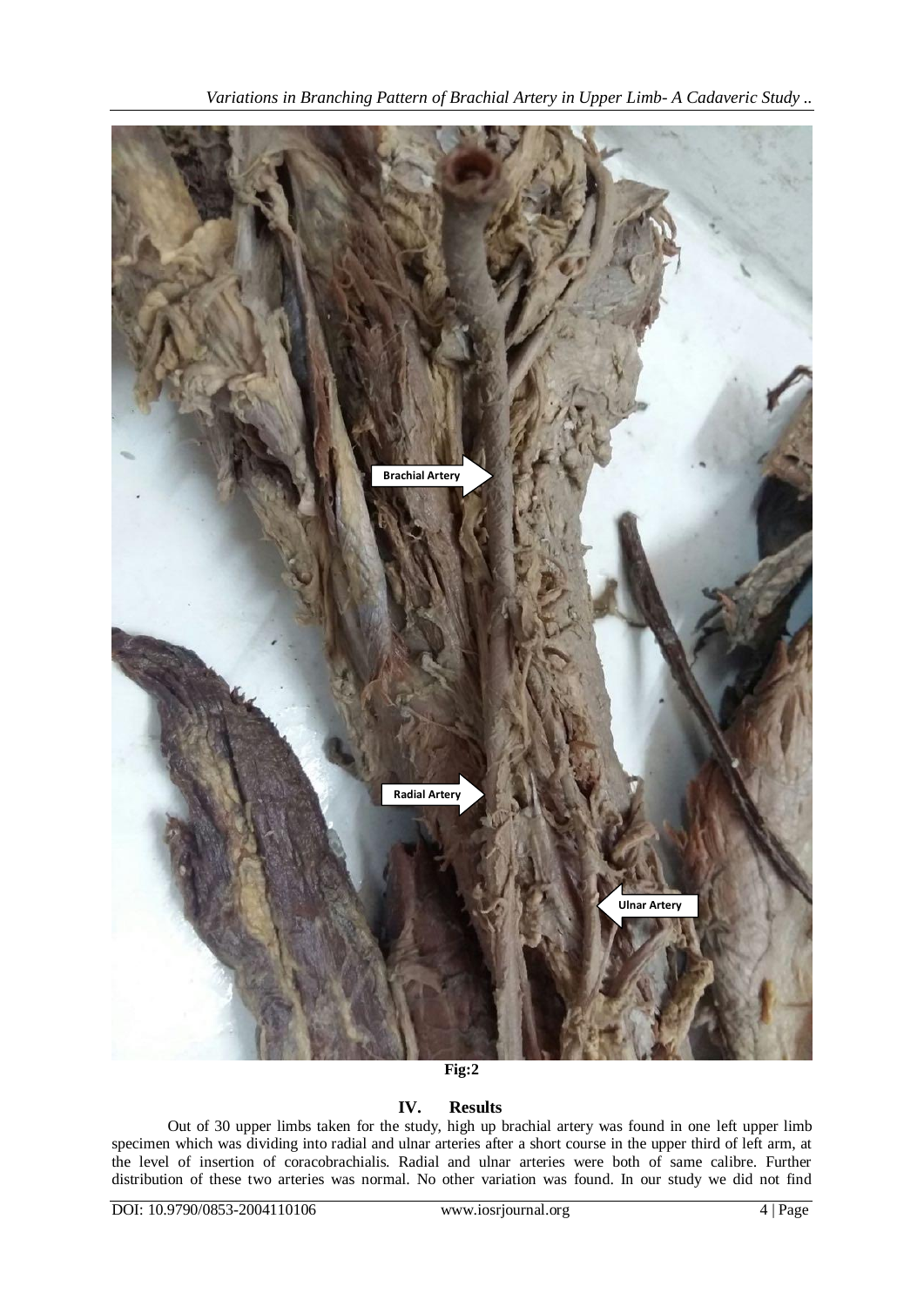symmetrical high up brachial artery in any of the cadavers. Out of 30 limbs, we found variation in brachial artery branching in one limb. This incidence of 3.33% is low as compared to earlier studies [4,5,6] that reported an incidence of 4.6-15.5%. This variation may be either due to small sample size of our study or racial differences. Keeping in view the great clinical implications of high brachial artery, it must be given due recognition and respect in academics and also during interventional procedures in this region.

#### **V. Discussion**

There are reports available in the literature related to the variable origin, course and the branching pattern of brachial artery in upper limb.It was first noted by Von Haller in 1813.The division of brachial artery can be determined with reference to line joining the epicondyles. The bifurcation of brachial artery above this line is designated as high division[7]. A comprehensive understanding of the possible arrangements of the arterial pattern of the upper limb is of great clinical importance [8,9,10]. The variation can be explained in the light of embryological development[11,12]. Classical theories of upper limb development assume that gradual sprouting of arterial trunks takes place from a primitive axial artery [13]. New models assume that upper limb arteries are formed as a result of isolation of main arterial trunks within the primitive capillary plexus and dominant vascular channels differentiate as a result of capillary remodelling[12,14]. According to Feinberg, ectodermal-mesenchymal interactions and extracellular matrix components within the developing limb bud are controlling the initial patterning of blood vessels.Further, there is a view that some inductive factors from the limb mesenchyme cause the changes in the blood vessel pattern [15].Arey in 1957 highlighted that, there may be persistence of vessels which normally obliterate and disappearance or failure of development of vessels which normally persist [16]. This reversal of the normal process of vascular development is largely due to altered local hemodynamic environment [8,14].Besides, many other regulators like genes, molecular signals and hemodynamic forces, may play an important role in the formation of definitive arterial pattern.The prevelance of high origin of brachial artery according to different authors varies from 4.67% to 15.6% [3, 4, 5, 6].

In 2011,Junior et al studied brachial artery variations in fifty six cadavers and observed a case of high division of brachial artery in upper one-third in both arms[17]. Satyanarayana et al reported a short segment brachial artery with high up division at level of coracobrachialis in the middle upper limb[18] similar to our study. Chandrika teli et al reported a case in which brachial artery divided into radial and ulnar arteries in upper one-third of arm just distal to teres major[19].Kumar and Rathnakar[ 20] reported a case of high division of brachial artery into medial and lateral branches, 9.5 cm distal to the lower border of teres major muscle. It was also observed that the two branches are crossing over near the lower part of the front of arm, and the lateral branch continued into the cubital fossa and trifurcated at the proximal border of pronator teres muscle.Gupta et al [21]noted a short segment brachial artery bifurcating into radial and ulnar artery in the middle of the left arm. There are only a few references in the literature on sex and laterality about accessory brachial artery. Rodríguez-Niedenführ et al [11] reported that the incidence of superficial brachial artery was more frequent in males and on the right side.Our study has reported the divisionin a male in the left upper limb.

Major anatomical variations of upper limb arteries often coexist with the variations of radial recurrent arteries[6]. According to Compendium of Human Anatomic Variation,major variations are present in about 25% of the subjects. The variations in the form of high proximal division into terminal branches occur in the radial artery (15%), ulnar artery (2%) and common interosseous artery. This high division may occur at any point in the normal course of the vessel, but it is more common in the middle third[22].Campta highlighted diagnostic, interventional and surgical significance of such a variation. Diagnostically this type of variation may disturb the evaluation of angiographic images[23]. High division of brachial artery presenting with acute ischemia secondary to embolism was reported. The anomaly was identified and ischemia successfully resolved with embolectomy[24,25].

#### **VI. Summary and Conclusion**

The short segment brachial artery and its variant termination in the form of high up bifurcation as noted in the present study are fairly common. The case can be explained in the light of embryological development. In addition, knowledge of such variation is important in the field of orthopedic, vascular and plastic surgeries. Knowledge of such variation is extremely important, especially for the limb surgeons (for carrying out surgeries in arm, creating arteriovenous fistulas for dialysis), flap surgeries, coronary artery bypass by the radial artery, fasciotomy to treat acute compartment syndrome, and limb amputations, routine blood pressure measurements, radiographic imaging and interventionists.Cardiac ventriculography is done using brachial artery when femoral artery is inaccessible.Such variation can cause confusion while performing arteriovenous (AV) fistula involving the radial artery and the cephalic vein to treat chronic renal failure.With the use of advanced techniques in microvascular reconstructive surgeries, it is important to have a thorough knowledge of vascular variations. The purpose of this study is to highlight the need for the awareness of the potential existence of such anatomical variations and how it can be preoperatively detected by non-invasive color Doppler imaging and MR